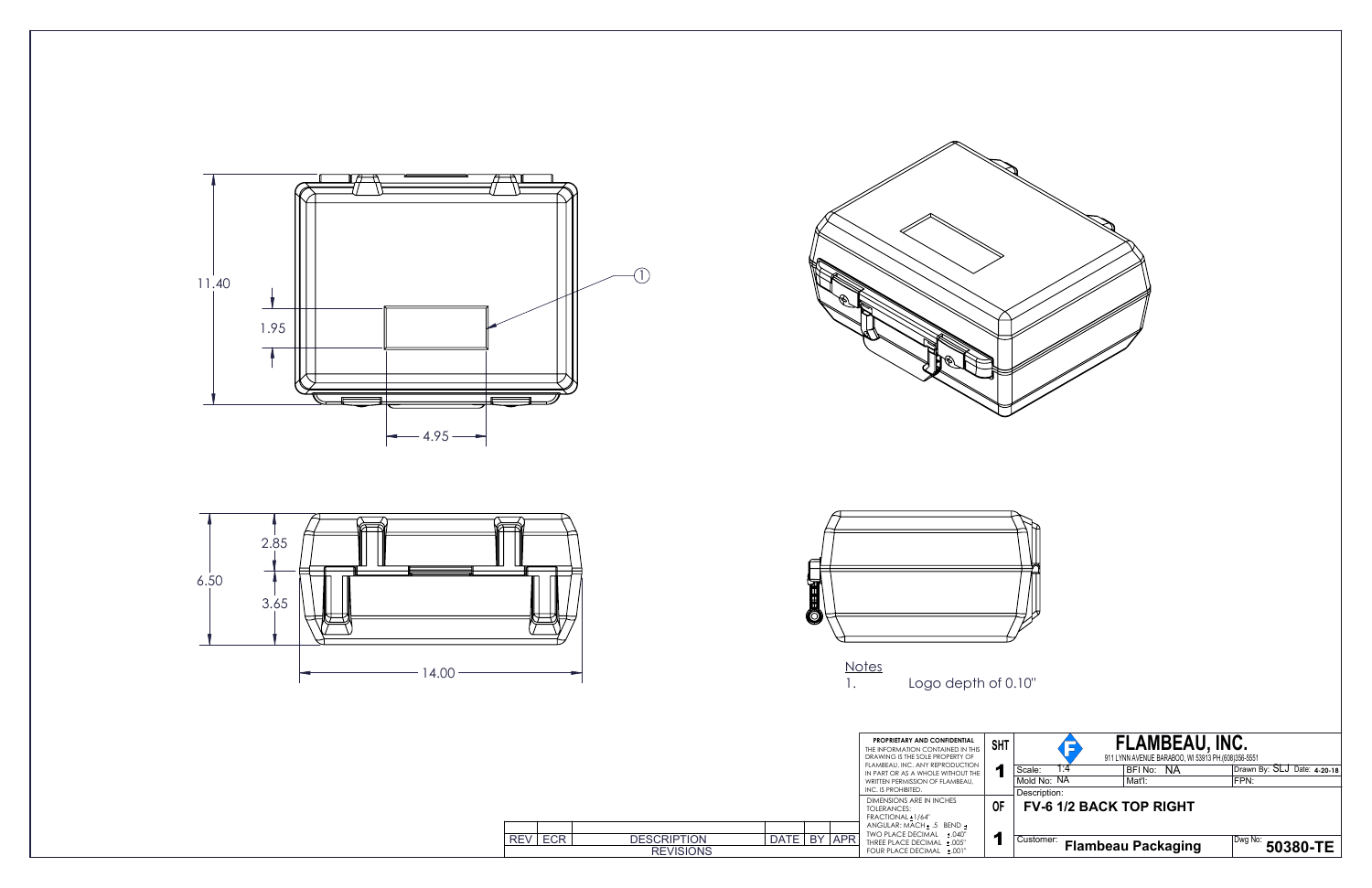





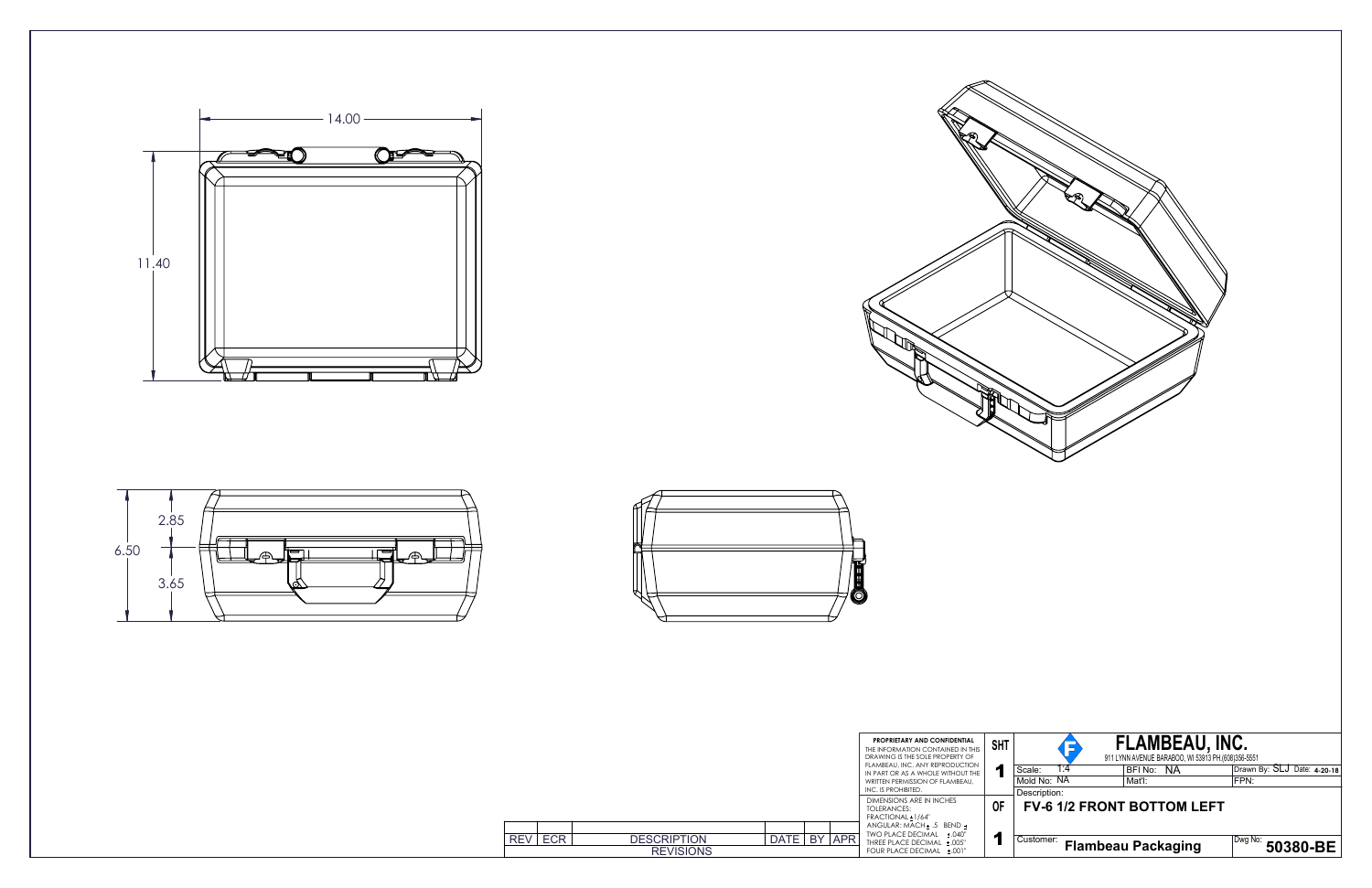





SECTION A-A

|            |            |                                        |             |      |            | <b>PROPRIETARY AND CONFIDENTIAL</b><br>THE INFORMATION CONTAINED IN THIS<br>DRAWING IS THE SOLE PROPERTY OF<br>FLAMBEAU, INC. ANY REPRODUCTION<br>IN PART OR AS A WHOLE WITHOUT THE<br>WRITTEN PERMISSION OF FLAMBEAU.<br>INC. IS PROHIBITED. | <b>SHT</b><br>и | Sc<br>M<br>De           |
|------------|------------|----------------------------------------|-------------|------|------------|-----------------------------------------------------------------------------------------------------------------------------------------------------------------------------------------------------------------------------------------------|-----------------|-------------------------|
|            |            |                                        |             |      |            | DIMENSIONS ARE IN INCHES<br>TOLERANCES:<br>FRACTIONAL + 1/64"                                                                                                                                                                                 | 0F              |                         |
| <b>REV</b> | <b>ECR</b> | <b>DESCRIPTION</b><br><b>REVISIONS</b> | <b>DATE</b> | BY I | <b>APR</b> | ANGULAR: MACH + .5 BEND +<br>TWO PLACE DECIMAL +.040"<br>THREE PLACE DECIMAL ±.005"<br>FOUR PLACE DECIMAL +.001"                                                                                                                              |                 | $\overline{\mathrm{C}}$ |